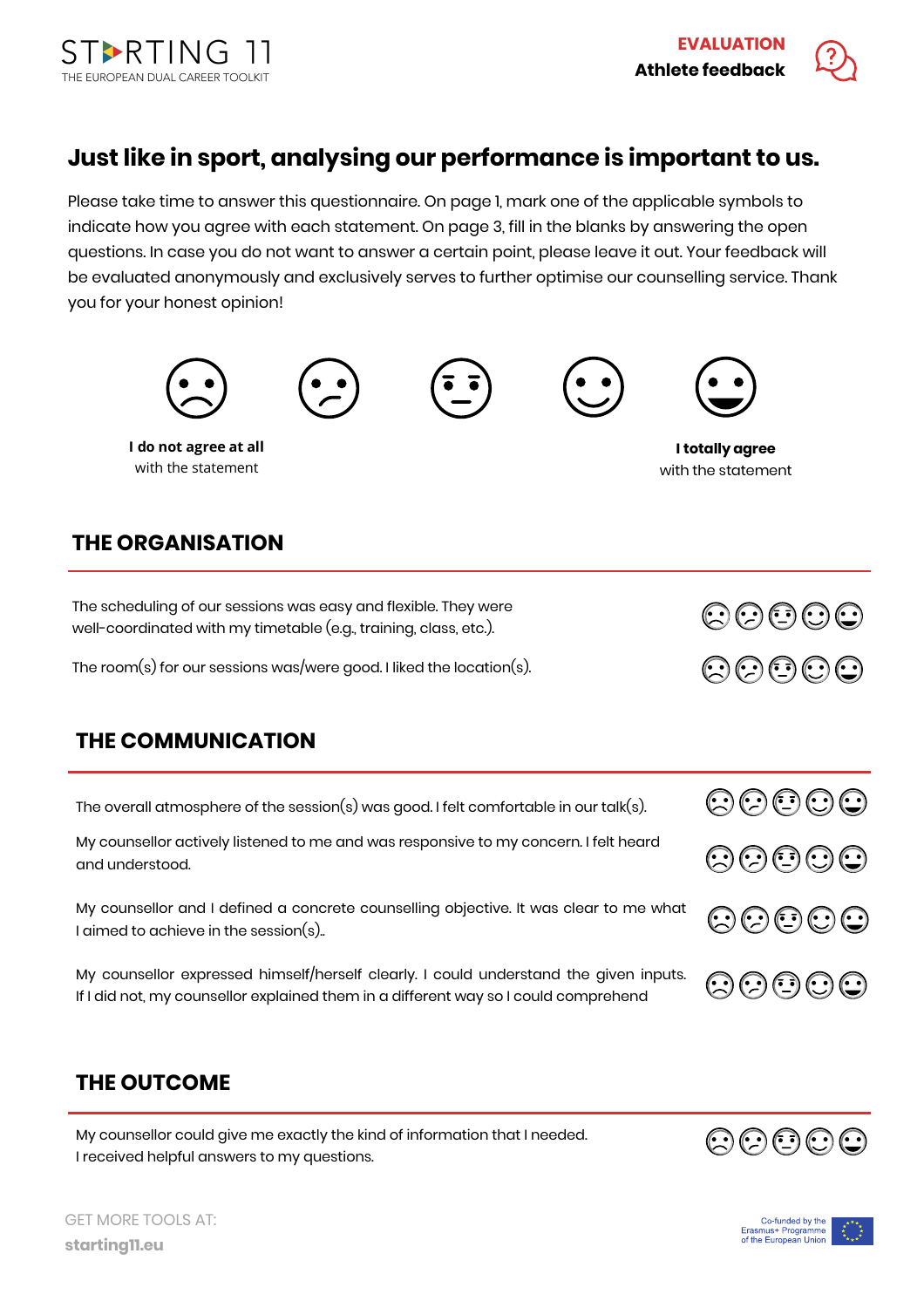



 $\odot$  $\odot$  $\odot$  $\odot$ 

 $\odot$  $\odot$  $\odot$  $\odot$ 

00000

 $\odot$  $\odot$  $\odot$  $\odot$ 

 $\odot$  $\odot$  $\odot$  $\odot$ 

 $\odot$  $\odot$  $\odot$  $\odot$ 

I have fully achieved the counselling objectives that my counsellor and I had initially defined together.

The counselling has created a true value for me. Without the sessions, I would have hardly found optimal answers to my questions.

The counselling has helped me to get to know myself a bit better. I have learned something new about myself which will empower me to go my own way more autonomously in the future.

I think that I my athletic performance will also benefit from the counselling. I have the feeling of being closer to myself and, thus, stronger and more stable.

## **THE BIG PICTURE**

This is my overall rating for the counselling.

I would recommend this counselling service to other athletes.

This is what I **especially liked** about the counselling:

………………………………………………………….………………………………………………………….……………………………………………………………………………………………………………………………………

………………………………………………………….………………………………………………………….……………………………………………………………………………………………………………………………………

………………………………………………………….………………………………………………………….……………………………………………………………………………………………………………………………………

………………………………………………………….………………………………………………………….……………………………………………………………………………………………………………………………………

………………………………………………………….………………………………………………………….……………………………………………………………………………………………………………………………………

………………………………………………………….………………………………………………………….……………………………………………………………………………………………………………………………………

………………………………………………………….………………………………………………………….……………………………………………………………………………………………………………………………………

………………………………………………………….………………………………………………………….……………………………………………………………………………………………………………………………………

………………………………………………………….………………………………………………………….……………………………………………………………………………………………………………………………………

………………………………………………………….………………………………………………………….……………………………………………………………………………………………………………………………………

This is what I **did not like** so much: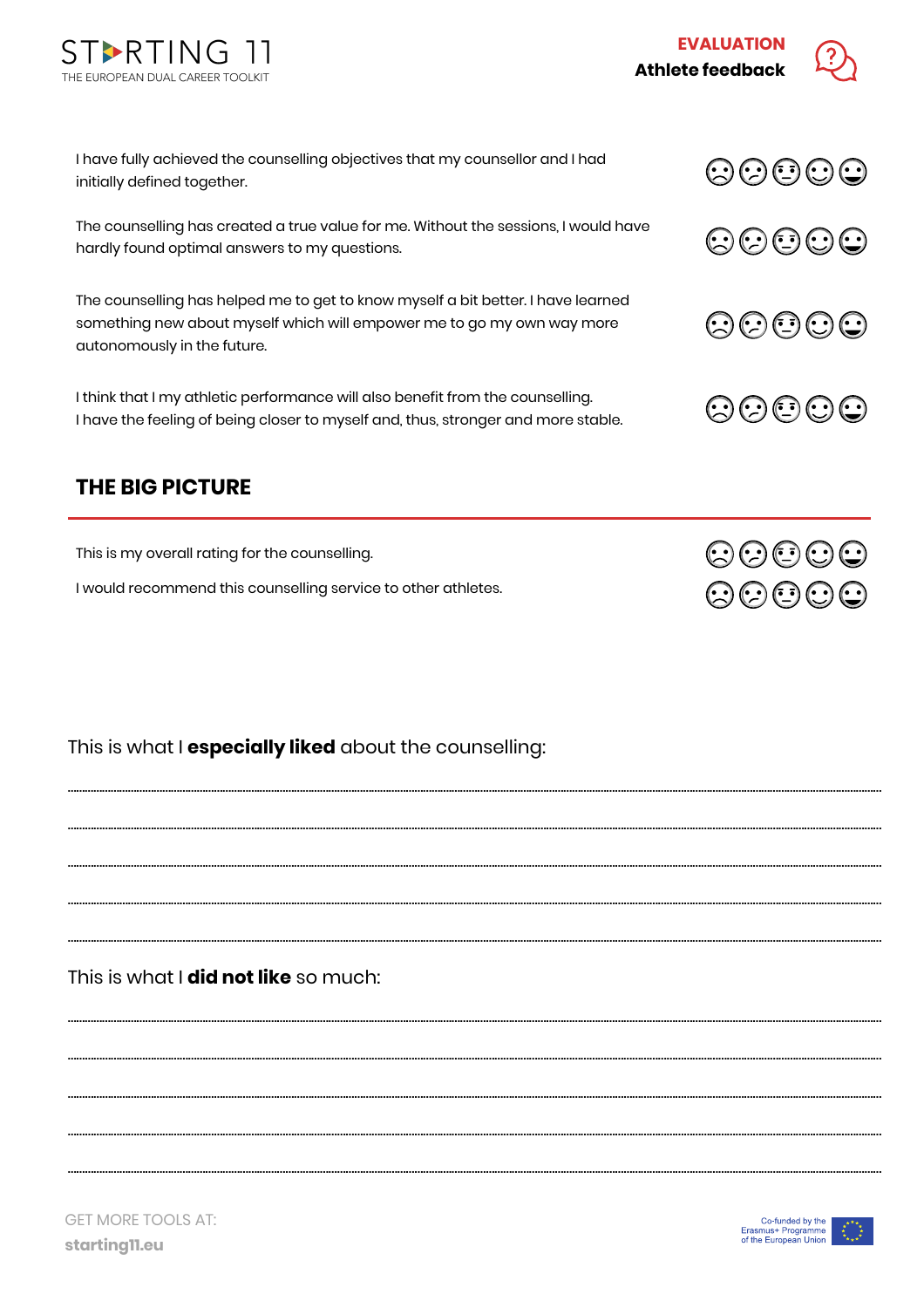



## These are my tips for further improvement:

This is what I would like to say in the end:

Name of my counsellor: .........

Date:  $\Box$